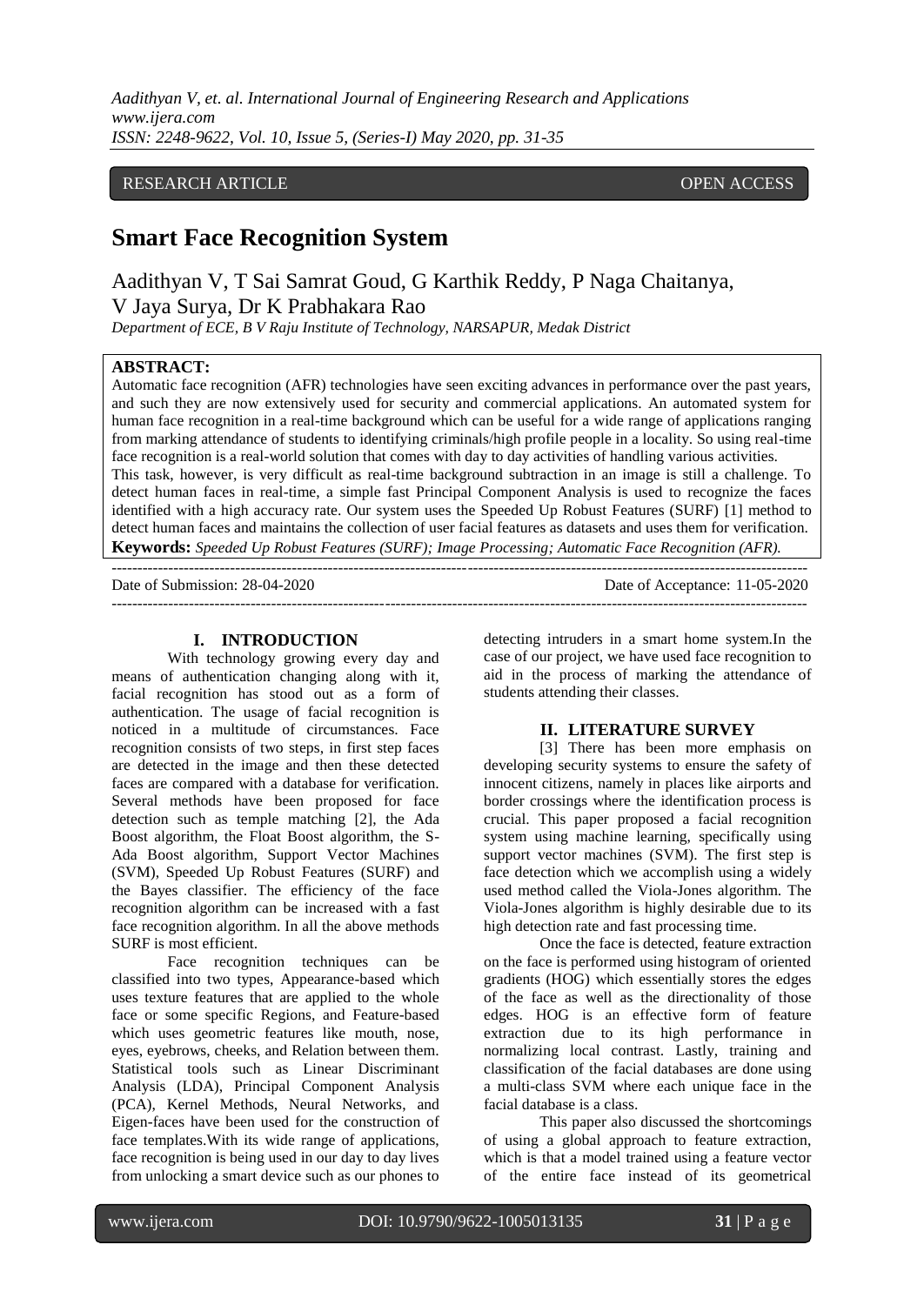components makes it less robust to angle and orientation changes. However, when the variation in facial orientation is not large, the global-approach is still very accurate and simpler to implement than component-based approaches.

[4] This paper discusses the problems of face detection. It suggests that detecting faces in images is the very first and fundamental step in the face recognition process. Since faces have a high variation in color, pose, and lighting conditions, it is normally difficult to design an automated system to overcome these problems. However, machine learning has shown and proved that it is one of the most successful tools to build high-performance face detection systems.

The above-stated problems could not be overcome entirely in approaches such as templatebased and feature-based methods. But using Appearance-based and components-based methods along with machine learning algorithms, we were able to achieve a lot of progress in facial recognition technology.

The paper suggests that Support Vector Machines (SVM) and Hidden Markov Model (HMM) laid the foundation for face recognition. The Neural network and Ada boost took the research to greater levels. Ada boost is the most popular technique and has been used in several image applications recently. As it reduces the computation time and hence the speed of detection is increased. Among existing methods for detecting faces in images, techniques using boosting algorithms are more effective for real-time object detection.

[5] The paper mainly focuses on face recognition used for marking attendance of students. It suggests that by using face recognition for marking attendance of students and employees, the process of marking attendance is more efficient and time-saving. The system developed by them seems to differentiate the actions performed by different user levels i.e. a student or a teacher. The paper implies that they are also trying to make the model recognize faces in much wider coverage and also implement geo-location.

[6] The paper focuses on face recognition used for marking attendance of students with the use of Convolution Neural Networks (CNN). The paper suggests that this particular system can detect and recognize faces only up to 30 degrees and also suggests that poor lighting may affect the process.

[7] This paper lists different types of approaches to face recognition. It mainly explains the following methods the Feed Forward Neural Network, Convolution Neural Network, Deep Convolution Neural Network, Principal component analysis, Linear Discriminant Analysis. It provides a clear picture of all the above-mentioned methods used in face recognition and also provides the applications of Feed Forward Neural Network method.

#### **III. PROPOSED WORK**

With massive development in technology, authentication systems are also developing and are moving towards more secure and robust methods, and one such approach is face recognition. There are many different methods and algorithms in face recognition, and they all have their uses. But in this case, we used the Speeded Up Robust Features (SURF) method to detect human faces and maintain the collection of user facial features as datasets and use them for verification. Our model is essentially employed to register the attendance of students/employees.



**Figure 1.0** Use Case Diagram.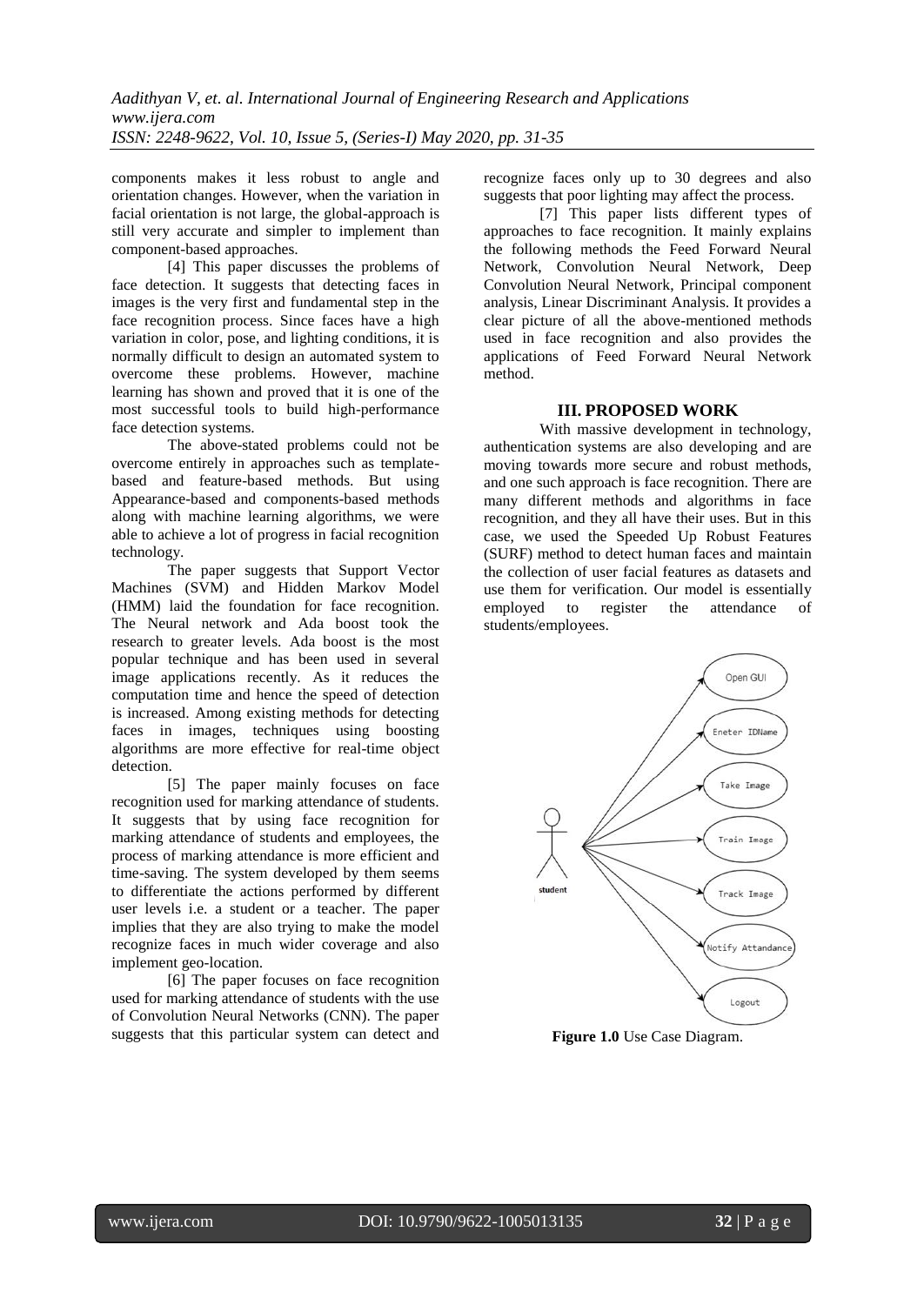*Aadithyan V, et. al. International Journal of Engineering Research and Applications www.ijera.com ISSN: 2248-9622, Vol. 10, Issue 5, (Series-I) May 2020, pp. 31-35*



**Figure 2.0** Activity Diagram.

As the diagram suggests, a User Interface (UI) is first opened up and an "IDName" is entered, this is a unique string that is different for everyone using the UI. Once the IDName is entered, a photo of the person is taken by the device. This photo is then used to train the device, to identify the person. Once the training is done, the image is stored as a data set and the attendance is recorded.

The first half of the activity diagram showcases the training portion of the process, i.e. taking pictures of people and training the device to identify them. The picture of each individual is

taken in multiple angles and lighting conditions to increase the accuracy of the device in the identification process.

The second half of the activity diagram showcases the attendance marking portion of the process. The device, once trained and has the images stored as datasets, is ready to identify the person in front of it.It scans the person's face and matches it with the datasets. If it detects a match with the dataset, then it performs the desired operation which in our case is to mark the attendance of a student.



**Figure 3.0:** Block Diagram of the Entire Process.

Every face has at least 80 distinguishable parts called Nodal points. Few of them are:

Distance between the eyes

- Width of the nose
- Depth of the eye sockets
- Structure of cheek bone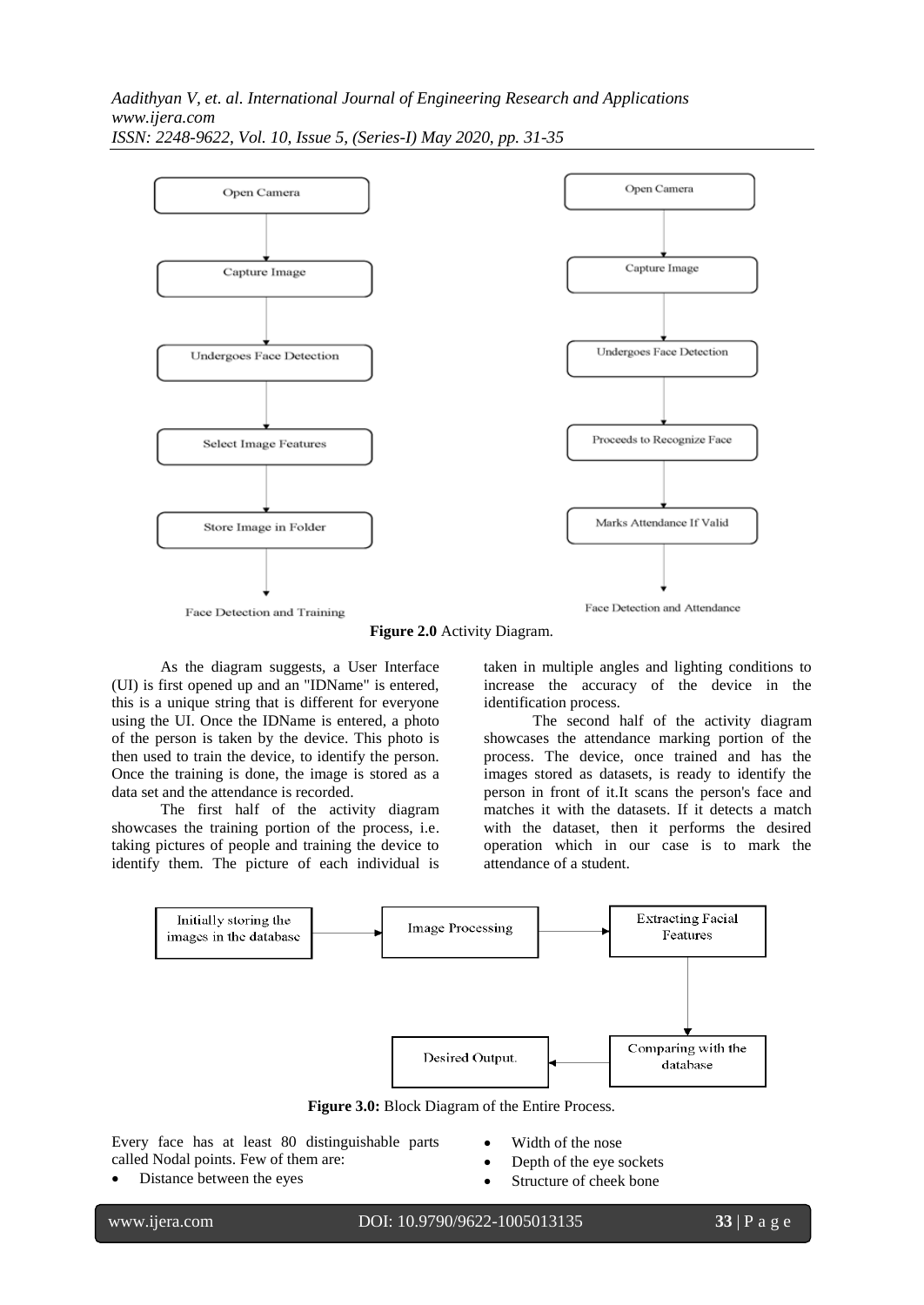*Aadithyan V, et. al. International Journal of Engineering Research and Applications www.ijera.com ISSN: 2248-9622, Vol. 10, Issue 5, (Series-I) May 2020, pp. 31-35*

A general face recognition conducts a comparison of these parameters with the images in the database. We use this information to extract the face from the image and save it. We first take the photo from the camera and create a face detector object.

Once that is done, the captured images are converted into grayscale and are sent to the image detector. From the detector, we get the position, width, and height of the face. Once we get these values, we compare it with the data base present in the system.



**Figure 4.0:** Example of nodal points in a face.



**Figure 5.0** Sequence Diagram.

**STEP 1:** The student opens the Graphical User Interface (GUI).

**STEP 2:** Once the GUI is opened, the student enters an "IDName" this is a unique ID for every

student/employee.

**STEP 3:** After filling out the "IDName", the device then proceeds to take a picture of the person. **STEP 4:** The picture is then used to train the device

and stores the picture as a data set. **STEP 5:** Once the device is trained, when a person comes under the view finder of the device, it identifies the face and runs it through the data sets.

**STEP 6:** If a match is found, then in our project it marks the attendance. But this can easily be repurposed to perform a number of other operations. This system while mainly designed to record the attendance of students/employees is not confined to just that. It can easily be repurposed to work as a security alert system in a private commodity by letting off a buzzer/alarm when an unrecognized person is identified instead of recording the attendance. This system can also be used to identify criminals in different localities by uploading their images to a central server which is connected to multiple devices of the same nature located at various locations.